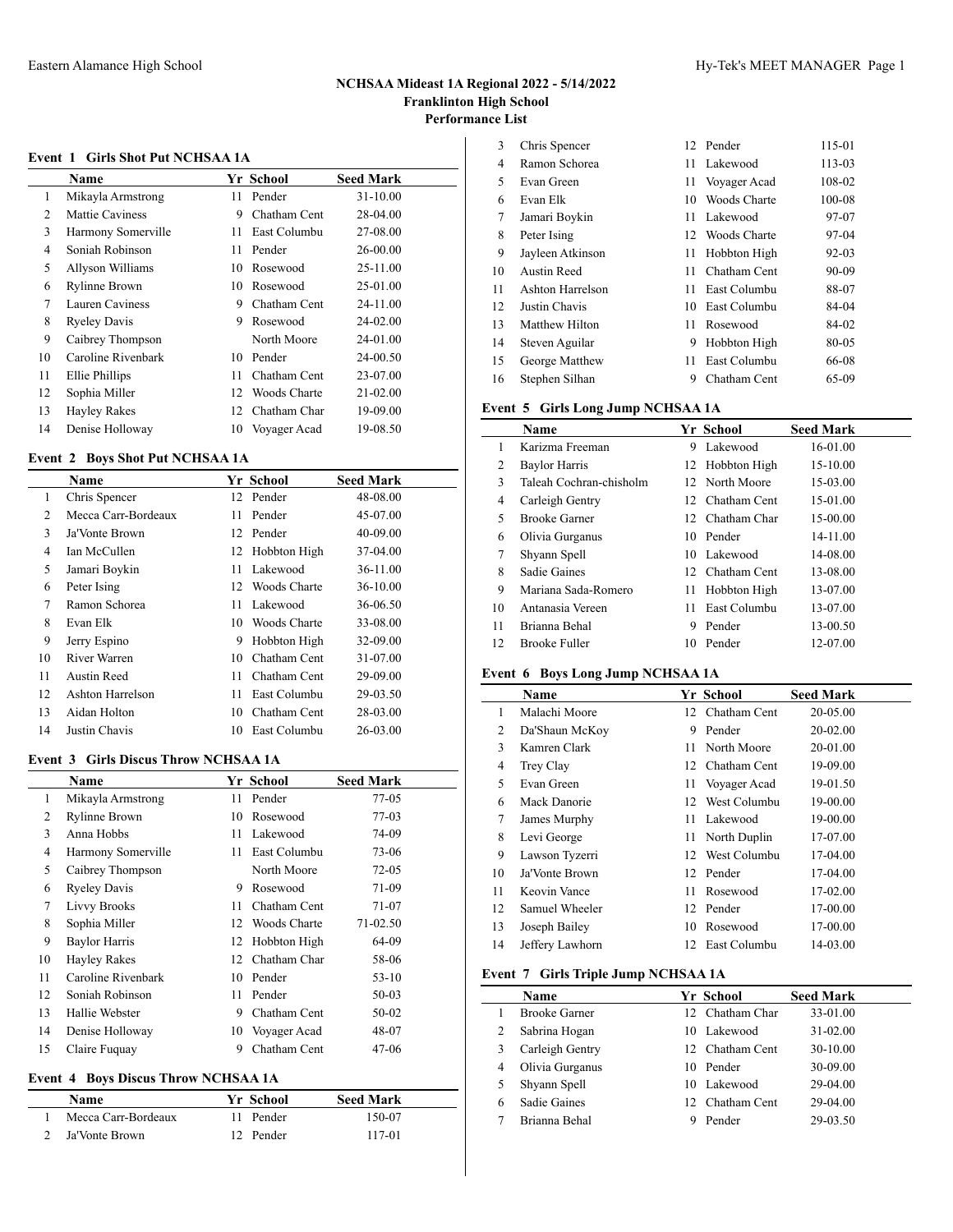### **Event 8 Boys Triple Jump NCHSAA 1A**

|   | Name            |    | Yr School      | <b>Seed Mark</b> |  |  |  |
|---|-----------------|----|----------------|------------------|--|--|--|
|   | James Murphy    | 11 | Lakewood       | 38-05.00         |  |  |  |
| 2 | Da'Shaun McKoy  | 9  | Pender         | 38-00.00         |  |  |  |
| 3 | James Ross      |    | 12 North Moore | 37-03.00         |  |  |  |
| 4 | Antonio Moore   |    | 10 North Moore | 37-00.00         |  |  |  |
| 5 | Joseph Bailey   | 10 | Rosewood       | 34-09.50         |  |  |  |
| 6 | Donovan Armwood | 9  | North Duplin   | 33-08.50         |  |  |  |
|   | Jamison Jones   |    | 12 Lakewood    | 32-02.50         |  |  |  |
| 8 | Levi George     | 11 | North Duplin   | 29-01.50         |  |  |  |
|   |                 |    |                |                  |  |  |  |

# **Event 9 Girls High Jump NCHSAA 1A**

|    | Name                 |    | Yr School        | <b>Seed Mark</b> |
|----|----------------------|----|------------------|------------------|
| 1  | Olivia Gurganus      | 10 | Pender           | $5 - 00.00$      |
| 2  | Kailey Green         | 11 | Chatham Cent     | $4 - 10.00$      |
| 3  | Sara Teasdale        |    | 12 Lakewood      | $4 - 10.00$      |
| 4  | <b>Brooke Garner</b> |    | 12. Chatham Char | $4 - 10.00$      |
| 5  | Julia Paschal        |    | 12 North Moore   | 4-08.00          |
| 6  | Shyann Spell         |    | 10 Lakewood      | 4-08.00          |
| 7  | Carleigh Gentry      |    | 12 Chatham Cent  | 4-08.00          |
| 8  | Caroline Austin      | 10 | Chatham Cent     | $4 - 06.00$      |
| 9  | Grace Bordeaux       | 10 | Pender           | $4 - 06.00$      |
| 10 | Leah Wells           | 9  | Pender           | $4 - 04.00$      |

# **Event 10 Boys High Jump NCHSAA 1A**

|                | <b>Name</b>     |     | Yr School       | <b>Seed Mark</b> |  |  |
|----------------|-----------------|-----|-----------------|------------------|--|--|
|                | Kamren Clark    | 11. | North Moore     | $6 - 04.00$      |  |  |
| $\mathfrak{D}$ | Ashton Fields   | 11. | Rosewood        | $6 - 02.00$      |  |  |
| 3              | Da'Shaun McKoy  | 9   | Pender          | $6 - 02.00$      |  |  |
| 4              | Micah Cox       | 10. | Rosewood        | $6 - 00.00$      |  |  |
| 5              | Levi George     |     | 11 North Duplin | 5-08.00          |  |  |
| 6              | Donovan Armwood | 9   | North Duplin    | 5-04.00          |  |  |
| 7              | Devonte Johnson | 10  | Chatham Cent    | $5 - 00.00$      |  |  |
| 8              | Bobby Barsh     | 11  | East Columbu    | $5 - 00.00$      |  |  |
| 9              | Ronald Hester   |     | East Columbu    | $5 - 00.00$      |  |  |
|                |                 |     |                 |                  |  |  |

#### **Event 11 Girls Pole Vault NCHSAA 1A**

| Name         | Yr School   | <b>Seed Mark</b> |  |
|--------------|-------------|------------------|--|
| Shyann Spell | 10 Lakewood | 6-06.00          |  |

#### **Event 12 Boys Pole Vault NCHSAA 1A**

| Name        | Yr School  | <b>Seed Mark</b> |
|-------------|------------|------------------|
| Cooper Ivey | 9 Lakewood | 10-06.00         |
| Jkwon McKoy | 9 Lakewood | 6-06.00          |
|             |            |                  |

# **Event 13 Girls 4x800 Meter Relay NCHSAA 1A**

| Team         | Relay | <b>Seed Time</b> |
|--------------|-------|------------------|
| Voyager Acad | A     | 11:08.05         |
| Hobbton High | A     | 12:50.00         |
| Rosewood     | А     | 13:36.00         |
| Pender       | A     | 13:51.58         |
| Chatham Cent |       | 13:58.43         |

## **Event 14 Boys 4x800 Meter Relay NCHSAA 1A**

| Team           | Relay | <b>Seed Time</b> |  |
|----------------|-------|------------------|--|
| 1 Voyager Acad |       | 9:07.95          |  |
| Pender         |       | 9:13.18          |  |

| 3 Rosewood     | 10:11.00 |
|----------------|----------|
| 4 Chatham Cent | 11:27.56 |

## **Event 15 Girls 100 Meter Hurdles NCHSAA 1A Prelims**

|    | <b>Name</b>      |     | Yr School       | <b>Seed Time</b> |
|----|------------------|-----|-----------------|------------------|
| 1  | TaTeyawna Faison | 9   | North Duplin    | 19.34            |
| 2  | Riley Maldonado  | 12  | Rosewood        | 19.44            |
| 3  | Emma Cope        | 10. | Woods Charte    | 19.80            |
| 4  | Rylie Graham     | 9   | East Columbu    | 20.24            |
| 5  | Le'Noira Brown   |     | 11 Voyager Acad | 20.26            |
| 6  | Kiera Brown      | 9.  | Voyager Acad    | 20.64            |
| 7  | Sara Teasdale    |     | 12 Lakewood     | 20.74            |
| 8  | Laney Bullard    | 10  | Pender          | 20.84            |
| 9  | Saniah McNeill   | 9   | North Duplin    | 20.94            |
| 10 | Landry Allen     | 9   | Chatham Cent    | 21.84            |
| 11 | Ma'Kayla Morris  | 11  | Pender          | 21.93            |
| 12 | Abby Johnson     | 10  | Chatham Cent    | 22.32            |
| 13 | Skylar Brigham   | 11  | Chatham Cent    | 23.14            |
| 14 | Gracie Johnson   | 10  | Pender          | 23.74            |

## **Event 16 Boys 110 Meter Hurdles NCHSAA 1A**

|   | <b>Name</b>      |    | Yr School      | <b>Seed Time</b> |  |
|---|------------------|----|----------------|------------------|--|
|   | Michael Copeland |    | 10 North Moore | 15.76            |  |
|   | Ariyon Bell      |    | 10 Lakewood    | 17.14            |  |
|   | Ashton Fields    |    | 11 Rosewood    | 17.24            |  |
| 4 | Jaasir Myles     | 9. | Rosewood       | 18.54            |  |
|   | Ziron Singleton  | 10 | West Columbu   | 18.90            |  |
|   | Desmon Thomas    |    | Pender         | 20.51            |  |

#### **Event 17 Girls 100 Meter Dash NCHSAA 1A Prelims**

|                | Name                |    | Yr School    | <b>Seed Time</b> |
|----------------|---------------------|----|--------------|------------------|
| 1              | Tamaya Walden       | 11 | Chatham Char | 12.49            |
| $\overline{c}$ | Reece Outlaw        | 10 | North Duplin | 13.04            |
| 3              | Karizma Freeman     | 9  | Lakewood     | 13.34            |
| 4              | Isabel Wood         | 9  | Woods Charte | 13.48            |
| 5              | Shamiah Johnson     | 10 | Pender       | 13.54            |
| 6              | Anajia Gardner      | 12 | Rosewood     | 13.54            |
| 7              | Jordyn Murray       | 12 | East Columbu | 13.64            |
| 8              | Jamiah Johnson      | 10 | Pender       | 13.64            |
| 9              | Baylor Harris       | 12 | Hobbton High | 13.74            |
| 10             | Jaylah Harris       |    | Union        | 13.74            |
| 11             | <b>Emily Pierce</b> | 11 | Eno River Ac | 13.94            |
| 12             | Franklin Jayliene   | 10 | West Columbu | 13.94            |
| 13             | Thomas Madison      | 9  | West Columbu | 14.04            |
| 14             | Khamya Jarmon       |    | Union        | 14.04            |
| 15             | Le'Noira Brown      | 11 | Voyager Acad | 14.07            |
| 16             | Hannah Gulley-Moore | 9  | Chatham Cent | 14.24            |

## **Event 18 Boys 100 Meter Dash NCHSAA 1A Prelims**

|   | <b>Name</b>     |     | Yr School       | <b>Seed Time</b> |
|---|-----------------|-----|-----------------|------------------|
|   | Mack Danorie    |     | 12 West Columbu | 10.74            |
| 2 | Christian Hayes |     | 11 Pender       | 11.04            |
| 3 | CJ McDonald     |     | 10 Eno River Ac | 11.09            |
| 4 | Ariyon Bell     |     | 10 Lakewood     | 11.34            |
| 5 | Micah Cox       |     | 10 Rosewood     | 11.54            |
| 6 | Eady Cameron    | 11. | West Columbu    | 11.63            |
|   | Ky'Rese Dye     |     | Pender          | 11.64            |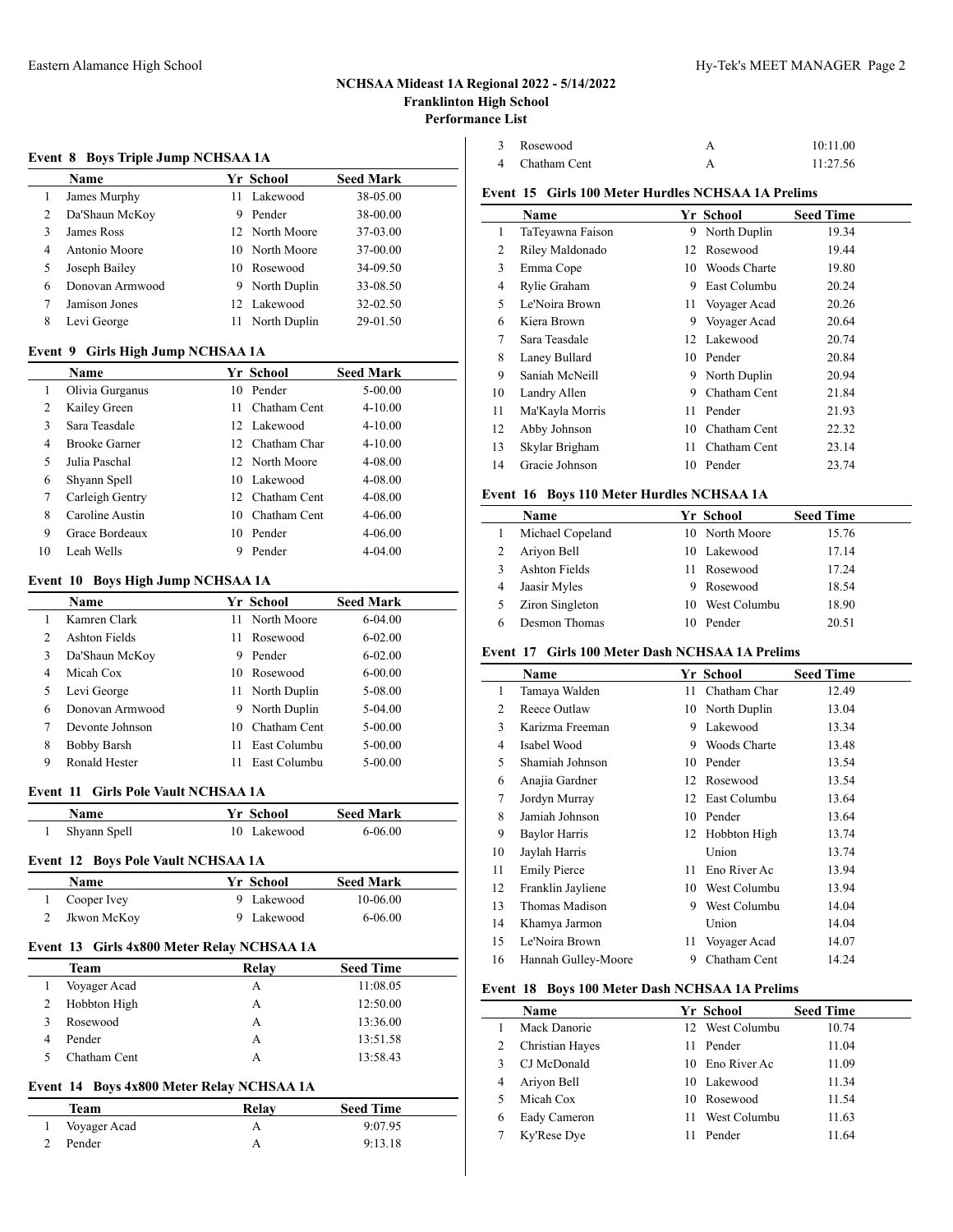#### **Event 18 ...(Boys 100 Meter Dash NCHSAA 1A Prelims)**

|    | Name            |     | Yr School        | <b>Seed Time</b> |
|----|-----------------|-----|------------------|------------------|
| 8  | Trey Clay       |     | 12 Chatham Cent  | 11.84            |
| 9  | Tony Freeman    | 11  | Lakewood         | 11.84            |
| 10 | Collin Thompson | 11  | Woods Charte     | 12.00            |
| 11 | Malachi Moore   |     | 12. Chatham Cent | 12.04            |
| 12 | Damonte Hill    | 9   | Pender           | 12.04            |
| 13 | Eli Morrisey    | 11  | North Duplin     | 12.14            |
| 14 | Ronald Hester   | 11  | East Columbu     | 12.24            |
| 15 | Khamari Leak    |     | 10 North Duplin  | 12.24            |
| 16 | Jaquise Smith   | 10. | East Columbu     | 12.33            |
|    |                 |     |                  |                  |

# **Event 19 Girls 4x200 Meter Relay NCHSAA 1A**

|   | $\cdots$ $\cdots$ |       |                  |
|---|-------------------|-------|------------------|
|   | Team              | Relay | <b>Seed Time</b> |
|   | Pender            | А     | 1:54.90          |
| 2 | Chatham Cent      | А     | 1:59.06          |
| 3 | East Columbu      | A     | 2:00.00          |
| 4 | Rosewood          | А     | 2:02.00          |
| 5 | Voyager Acad      | А     | 2:07.16          |
| 6 | Lakewood          | А     | 2:10.00          |
|   | Union             | А     | 2:11.00          |
|   |                   |       |                  |

# **Event 20 Boys 4x200 Meter Relay NCHSAA 1A**

| Team         | Relay | <b>Seed Time</b> |
|--------------|-------|------------------|
| Pender       | А     | 1:34.50          |
| Rosewood     | А     | 1:37.91          |
| East Columbu | А     | 1:40.31          |
| Chatham Cent | А     | 1:40.60          |
| Voyager Acad | А     | 1:41.49          |
| Lakewood     |       | 1:45.00          |

#### **Event 21 Girls 1600 Meter Run NCHSAA 1A**

 $\overline{a}$ 

|    | Name              |    | Yr School    | <b>Seed Time</b> |
|----|-------------------|----|--------------|------------------|
| 1  | Elizabeth Poitras | 10 | Woods Charte | 6:01.73          |
| 2  | Samantha Scott    | 10 | Chatham Cent | 6:20.36          |
| 3  | Anna Peeler       | 9  | Woods Charte | 6:20.69          |
| 4  | Emma Vacca        | 11 | Eno River Ac | 6:28.38          |
| 5  | Meredith Reese    | 10 | Chatham Char | 6:39.69          |
| 6  | Jaylee Amy        | 12 | Rosewood     | 6:48.00          |
| 7  | Caroline Austin   | 10 | Chatham Cent | 6:57.54          |
| 8  | Carson Crane      | 11 | Rosewood     | 7:09.00          |
| 9  | Shelli Wagoner    | 9  | Woods Charte | 7:09.85          |
| 10 | Emily Little      | 9  | Eno River Ac | 7:26.00          |
| 11 | Maren Rangel      | 11 | Hobbton High | 7:30.00          |
| 12 | Analiza West      | 9  | Hobbton High | 7:37.00          |
| 13 | Mallory Psioda    | 9  | Pender       | 7:39.91          |
| 14 | Baker Sumner      | 9  | North Duplin | 7:43.00          |
| 15 | Hannah King       | 10 | East Columbu | 8:05.30          |

## **Event 22 Boys 1600 Meter Run NCHSAA 1A**

| Name               |    | Yr School       | <b>Seed Time</b> |
|--------------------|----|-----------------|------------------|
| Brandon McKoy      |    | 12 Chatham Char | 4:52.36          |
| <b>Wiley Sikes</b> | 11 | Woods Charte    | 4:55.69          |
| Lucas Nagel        |    | 10 Eno River Ac | 5:13.30          |
| Noel Rangel        |    | 12 North Duplin | 5:21.00          |
| William Berry      |    | 12 Pender       | 5:24.49          |
| Sam Gray           | 11 | Woods Charte    | 5:27.29          |
|                    |    |                 |                  |

| 7  | Aidan Murray           | 9  | Pender          | 5:28.80 |
|----|------------------------|----|-----------------|---------|
| 8  | Andon Timmons          |    | 10 Rosewood     | 5:31.35 |
| 9  | Victor Lopic           |    | 12 Hobbton High | 5:33.00 |
| 10 | Genaro Pacheco         | 9. | North Duplin    | 5:38.00 |
| 11 | Aaron Santiago Sanchez | 9  | Pender          | 5:39.68 |
| 12 | Joe Otto               | 11 | Eno River Ac    | 5:48.75 |
| 13 | <b>Troy Gaines</b>     | 9  | Chatham Cent    | 6:00.08 |
| 14 | Julian Todero          | 9  | Chatham Char    | 6:09.00 |
| 15 | Landon Rakes           | 11 | Chatham Char    | 6:15.63 |
| 16 | Avery Garner           |    | Eno River Ac    | 6:18.00 |

## **Event 23 Girls 4x100 Meter Relay NCHSAA 1A**

|               | Team         | Relay | <b>Seed Time</b> |
|---------------|--------------|-------|------------------|
|               | Pender       | А     | 53.94            |
| $\mathcal{L}$ | Woods Charte | A     | 55.00            |
| 3             | Chatham Cent | А     | 56.37            |
| 4             | Lakewood     | А     | 56.74            |
| 5             | East Columbu | А     | 57.04            |
| 6             | Rosewood     | А     | 57.64            |
| 7             | Voyager Acad | А     | 57.76            |
| 8             | Union        | А     | 58.68            |
|               |              |       |                  |

# **Event 24 Boys 4x100 Meter Relay NCHSAA 1A**

| Team         | Relay | <b>Seed Time</b> |
|--------------|-------|------------------|
| Pender       | А     | 45.37            |
| East Columbu | А     | 46.74            |
| Rosewood     | А     | 46.84            |
| West Columbu | А     | 46.94            |
| Chatham Cent | А     | 47.21            |
| Voyager Acad | А     | 47.63            |
| Lakewood     | А     | 47.64            |
|              |       |                  |

## **Event 25 Girls 400 Meter Dash NCHSAA 1A**

|                | Name                |    | Yr School       | <b>Seed Time</b> |
|----------------|---------------------|----|-----------------|------------------|
| 1              | Tamaya Walden       | 11 | Chatham Char    | 1:02.60          |
| $\overline{2}$ | Grace Bordeaux      |    | 10 Pender       | 1:05.71          |
| 3              | Olivia Hussey       | 9  | North Moore     | 1:06.13          |
| 4              | <b>Emily Pierce</b> | 11 | Eno River Ac    | 1:06.54          |
| 5              | McKayla Harris      | 9  | Hobbton High    | 1:07.24          |
| 6              | Sabrina Hogan       |    | 10 Lakewood     | 1:09.24          |
| 7              | Gemilea Calderon    | 9  | East Columbu    | 1:15.84          |
| 8              | Mariana Sada-Romero | 11 | Hobbton High    | 1:15.94          |
| 9              | Mia Perlmutter      |    | 10 Voyager Acad | 1:16.74          |
| 10             | Sybil Bean          |    | 10 Voyager Acad | 1:17.61          |
| 11             | Kaylon Gunter       | 9  | Chatham Cent    | 1:19.28          |
| 12             | Lucy Calloway       | 9  | Eno River Ac    | 1:22.03          |
|                |                     |    |                 |                  |

# **Event 26 Boys 400 Meter Dash NCHSAA 1A**

 $\overline{a}$ 

|                | <b>Name</b>            |     | Yr School       | <b>Seed Time</b> |
|----------------|------------------------|-----|-----------------|------------------|
|                | Axelberg Xander        | 11  | West Columbu    | 53.11            |
| $\mathfrak{D}$ | Jadon Lee              |     | 12 Pender       | 53.94            |
| 3              | Collin Thompson        | 11. | Woods Charte    | 54.56            |
| 4              | John LePage            |     | 12 Neuse Charte | 54.84            |
| 5              | Julius Yasir           |     | 10 Pender       | 56.22            |
| 6              | Demari Morgan          | 9   | Pender          | 57.21            |
|                | Tahvair Marshall-Huger | 9   | Lakewood        | 57.74            |
| 8              | Caleb Allen            |     | Eno River Ac    | 59.94            |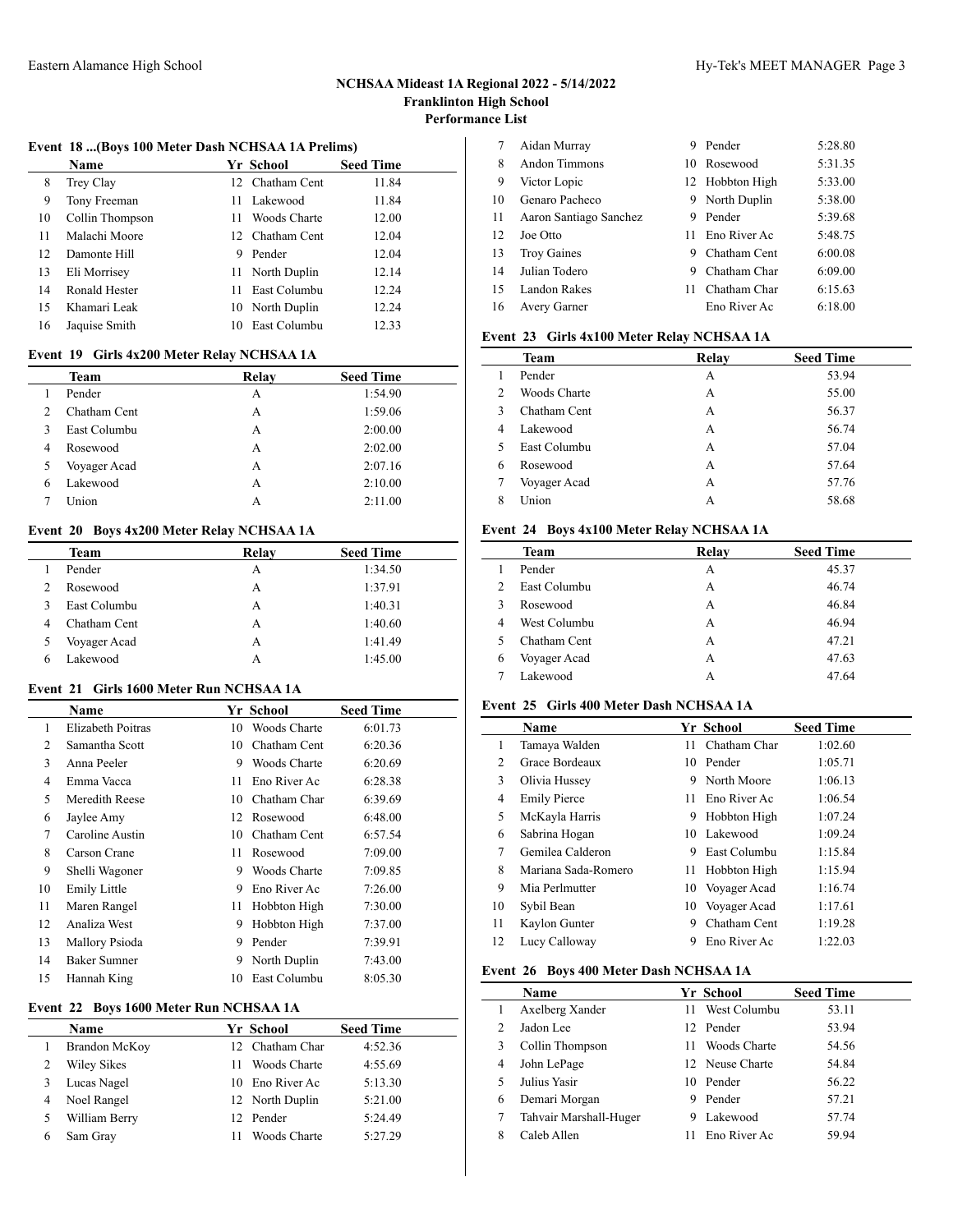$\frac{1}{2}$ 

## **Event 26 ...(Boys 400 Meter Dash NCHSAA 1A)**

|    | Name             |    | Yr School       | <b>Seed Time</b> |
|----|------------------|----|-----------------|------------------|
| 9  | Joseph Barr      |    | 10 Eno River Ac | 1:01.84          |
| 10 | Christian Graham | 11 | East Columbu    | 1:02.72          |
| 11 | CJ McDonald      | 10 | Eno River Ac    | 1:02.84          |
| 12 | Owen McMurray    | 9  | Voyager Acad    | 1:04.39          |
| 13 | Tristan Bellamy  | 10 | East Columbu    | 1:05.88          |
| 14 | Brycen Edwards   |    | Chatham Cent    | 1:06.24          |
| 15 | Avery Garner     |    | Eno River Ac    | 1:06.65          |
| 16 | Jeffery Lawhorn  |    | 12 East Columbu | 1:08.99          |

## **Event 27 Girls 300 Meter Hurdles NCHSAA 1A**

|    | <b>Name</b>                |    | Yr School       | <b>Seed Time</b> |  |
|----|----------------------------|----|-----------------|------------------|--|
| 1  | Analise De Leon Villanueva |    | 12 Woods Charte | 51.91            |  |
| 2  | Emma Cope                  | 10 | Woods Charte    | 54.54            |  |
| 3  | TaTeyawna Faison           | 9  | North Duplin    | 55.04            |  |
| 4  | Rylie Graham               | 9  | East Columbu    | 56.98            |  |
| 5  | Ma'Kayla Morris            | 11 | Pender          | 58.06            |  |
| 6  | Saniah McNeill             | 9  | North Duplin    | 58.84            |  |
| 7  | Gracie Johnson             | 10 | Pender          | 1:00.21          |  |
| 8  | Laney Bullard              |    | 10 Pender       | 1:01.15          |  |
| 9  | Landry Allen               | 9  | Chatham Cent    | 1:02.14          |  |
| 10 | Elizabeth Bunn             |    | 11 Voyager Acad | 1:03.04          |  |
| 11 | Isabelle Bunn              | 9  | Voyager Acad    | 1:04.36          |  |
| 12 | Abby Johnson               | 10 | Chatham Cent    | 1:07.62          |  |
| 13 | Skylar Brigham             | 11 | Chatham Cent    | NT               |  |

## **Event 28 Boys 300 Meter Hurdles NCHSAA 1A**

|   | Name               |    | Yr School       | <b>Seed Time</b> |
|---|--------------------|----|-----------------|------------------|
|   | Glenn Stiles       |    | 11 Voyager Acad | 44.11            |
| 2 | Michael Copeland   |    | 10 North Moore  | 44.17            |
| 3 | Corey McGee        |    | 11 Neuse Charte | 45.94            |
| 4 | <b>Bobby Barsh</b> | 11 | East Columbu    | 46.24            |
| 5 | Evan Green         |    | 11 Voyager Acad | 46.96            |
| 6 | Logan Giarrusso    |    | 10 Pender       | 48.26            |
| 7 | Jaasir Myles       | 9  | Rosewood        | 48.44            |
| 8 | Desmon Thomas      |    | 10 Pender       | 49.94            |
| 9 | Marcus Hill        | 9  | North Duplin    | 50.44            |

## **Event 29 Girls 800 Meter Run NCHSAA 1A**

|    | Name                |     | <b>Yr School</b> | <b>Seed Time</b> |
|----|---------------------|-----|------------------|------------------|
| 1  | Eloise Leonard      | 9   | Voyager Acad     | 2:32.00          |
| 2  | Olivia Hussey       | 9   | North Moore      | 2:43.20          |
| 3  | Rachel Bennett      |     | 12 Voyager Acad  | 2:44.00          |
| 4  | Elizabeth Poitras   | 10  | Woods Charte     | 2:45.32          |
| 5  | Anna Peeler         | 9   | Woods Charte     | 2:46.71          |
| 6  | Andrea Sada-Romero  | 9   | Hobbton High     | 2:51.00          |
| 7  | Michaela Valentine  | 9   | Woods Charte     | 3:02.59          |
| 8  | Natalie Maynor      | 11. | Lakewood         | 3:06.00          |
| 9  | Mallory Psioda      | 9   | Pender           | 3:06.20          |
| 10 | Lucy Calloway       | 9   | Eno River Ac     | 3:12.88          |
| 11 | Mia Perlmutter      |     | 10 Voyager Acad  | 3:15.21          |
| 12 | <b>Emily Little</b> | 9   | Eno River Ac     | 3:23.00          |
| 13 | Kaylon Gunter       | 9   | Chatham Cent     | 3:33.57          |
| 14 | Shalonda Stanley    | 10  | East Columbu     | 3:36.64          |
|    |                     |     |                  |                  |

## **Event 30 Boys 800 Meter Run NCHSAA 1A**

|                | <b>Name</b>            |    | Yr School    | <b>Seed Time</b> |
|----------------|------------------------|----|--------------|------------------|
| 1              | Wiley Sikes            | 11 | Woods Charte | 2:10.33          |
| 2              | Karl J. Davis          | 11 | Voyager Acad | 2:12.51          |
| 3              | Samuel Wheeler         |    | 12 Pender    | 2:17.61          |
| $\overline{4}$ | Antonio Rosas-Martinez | 11 | North Duplin | 2:19.00          |
| 5              | Gerardo Trejo          |    | 12 Pender    | 2:25.74          |
| 6              | <b>Jesse Sikes</b>     | 9  | Woods Charte | 2:26.54          |
| 7              | Noah Highfil           | 9  | Neuse Charte | 2:27.00          |
| 8              | Kaleb Gomez            | 11 | Pender       | 2:31.60          |
| 9              | Marcus Bellamy         | 10 | East Columbu | 2:36.00          |
| 10             | Joe Otto               | 11 | Eno River Ac | 2:38.69          |
| 11             | <b>Troy Gaines</b>     | 9  | Chatham Cent | 2:40.10          |
| 12             | Avery Garner           |    | Eno River Ac | 2:43.00          |
| 13             | Yahir Cruz Jaimes      | 10 | East Columbu | 2:53.83          |
| 14             | Jordan Burney          | 9  | East Columbu | 3:03.52          |

## **Event 31 Girls 200 Meter Dash NCHSAA 1A**

|    | <b>Name</b>             |    | Yr School    | <b>Seed Time</b> |
|----|-------------------------|----|--------------|------------------|
| 1  | Tamaya Walden           | 11 | Chatham Char | 27.07            |
| 2  | Isabel Wood             | 9  | Woods Charte | 27.79            |
| 3  | Sabrina Hogan           | 10 | Lakewood     | 28.14            |
| 4  | <b>Emily Pierce</b>     | 11 | Eno River Ac | 28.83            |
| 5  | Jordyn Murray           | 12 | East Columbu | 28.84            |
| 6  | Anajia Gardner          | 12 | Rosewood     | 28.94            |
| 7  | Jamiah Johnson          | 10 | Pender       | 28.96            |
| 8  | Amaris Iwara            | 9  | Voyager Acad | 29.06            |
| 9  | McKayla Harris          | 9  | Hobbton High | 29.24            |
| 10 | Shamiah Johnson         | 10 | Pender       | 29.29            |
| 11 | Mia Ballachino          | 9  | Woods Charte | 29.57            |
| 12 | <b>Essence Copeland</b> | 9  | Lakewood     | 30.04            |
| 13 | Thomas Madison          | 9  | West Columbu | 30.04            |
| 14 | <b>Baylor Harris</b>    | 12 | Hobbton High | 30.14            |
| 15 | Alford Sierra           | 9  | West Columbu | 30.14            |

#### **Event 32 Boys 200 Meter Dash NCHSAA 1A**

|    | <b>Name</b>     |    | Yr School    | <b>Seed Time</b> |
|----|-----------------|----|--------------|------------------|
| 1  | Corey McGee     | 11 | Neuse Charte | 23.17            |
| 2  | Christian Hayes | 11 | Pender       | 23.24            |
| 3  | Ariyon Bell     | 10 | Lakewood     | 23.74            |
| 4  | Jadon Lee       | 12 | Pender       | 23.74            |
| 5  | Eady Cameron    | 11 | West Columbu | 23.86            |
| 6  | Jaquise Smith   | 10 | East Columbu | 24.14            |
| 7  | Jaylen Bellamy  | 10 | West Columbu | 24.34            |
| 8  | Ky'Rese Dye     | 11 | Pender       | 24.44            |
| 9  | Axelberg Xander | 11 | West Columbu | 24.44            |
| 10 | Collin Thompson | 11 | Woods Charte | 24.48            |
| 11 | Ryan Mottola    | 10 | Voyager Acad | 24.49            |
| 12 | Tony Freeman    | 11 | Lakewood     | 24.54            |
| 13 | Jesse Cromah    | 10 | Voyager Acad | 24.70            |
| 14 | Caleb Allen     | 11 | Eno River Ac | 25.14            |
| 15 | Devonte Johnson | 10 | Chatham Cent | 25.61            |
| 16 | Tayaun Barr     | 9  | East Columbu | 25.84            |